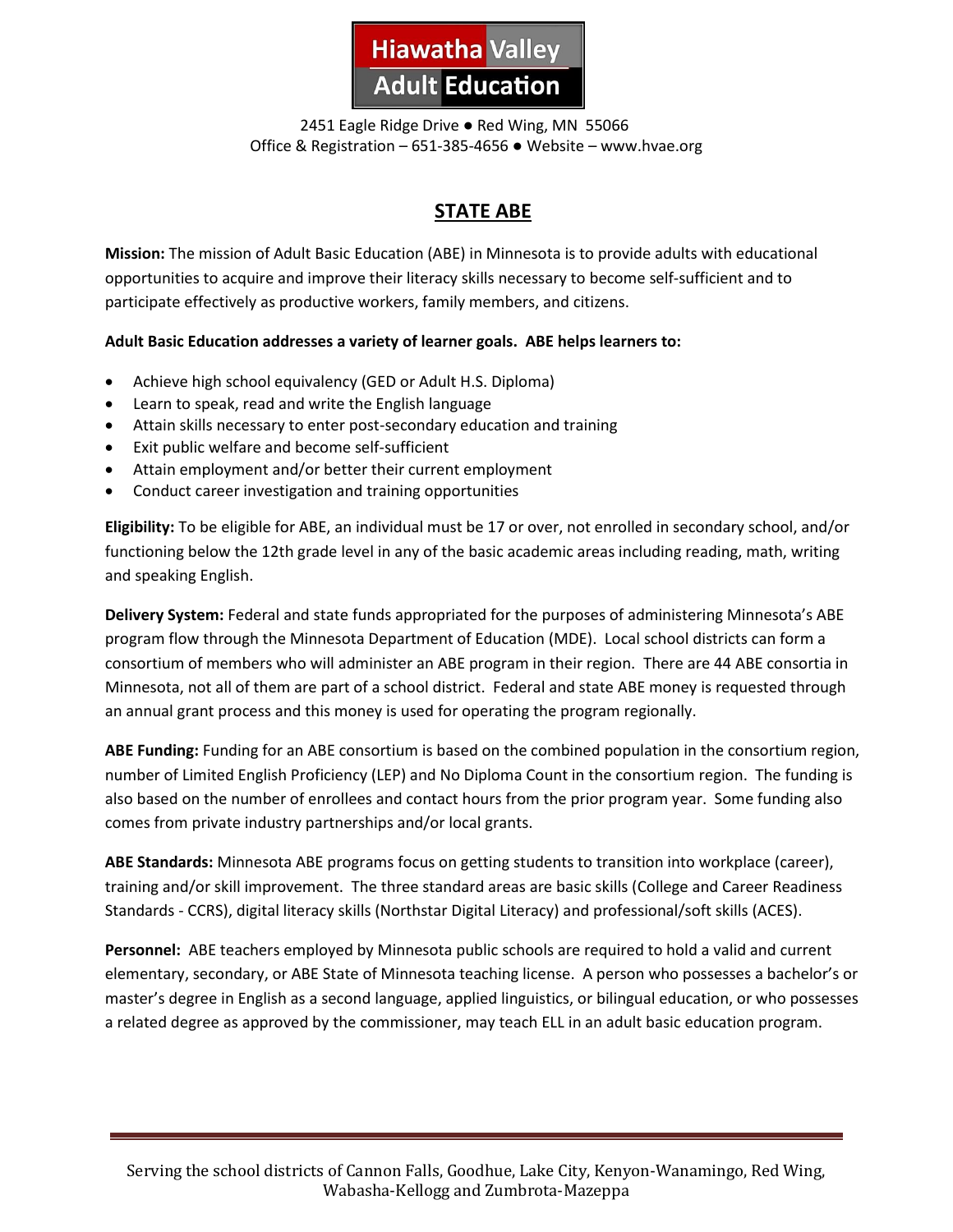

 2451 Eagle Ridge Drive ● Red Wing, MN 55066 Office & Registration – 651-385-4656 ● Website – www.hvae.org

# **About Hiawatha Valley Adult Education**

Red Wing Community Education ISD#256 is the fiscal agent for the local ABE program in this region, called Hiawatha Valley Adult Education (HVAE). Consortium members are in the following school districts: Cannon Falls, Goodhue, Kenyon-Wanamingo, Lake City, Red Wing, Wabasha-Kellogg, and Zumbrota-Mazeppa. The main office for the HVAE consortium is located in the Red Wing Community Education office. There is more information and registration links on our website at **www.hvae.org**.

## **HVAE Programs**

**Adult Basic Education (ABE):** The term "general ABE" refers to the instruction offered to individuals whose first language is English and who possess literacy skills below the 12th grade level. Classes in ABE may include reading, math and/or writing instruction, transition to post-secondary training, basic job skills preparation such as pre-literate computer skills, resume prep, or pre-certification prep for a specific job skill. Classes are individualized for each student depending on the student needs, using a hybrid model of computer curriculum and certified teacher working in a one room school house.

**English Language Learning (ELL):** English Language Learning classes teach English to adults whose primary language is not English. Adults needing ELL instruction comprise a large and growing portion of the workforce in many Minnesota communities. Although they possess the knowledge, skills, and talents to contribute to our society, their limited English proficiency may restrict their economic and social opportunities to do so. English Language Learners (ELL) may participate in classes which teach specific life skills topics, specific job skills, reading/writing English, and/or conversation vocabulary.

**GED® Exam Preparation:** One of the most common ABE programs is GED® exam preparation, a course of study that prepares non-high school graduates for the Tests of General Educational Development (GED®). Successful completion of the GED® test battery results in the awarding of the State of Minnesota GED® Diploma.

The GED® test battery is a computer based test that consists of four separate examinations that measure the major and lasting outcomes associated with a high school education. The four tests are English Language Arts, Social Studies, Science, and Mathematics.

Participation in GED® classes is not required to take the test however students under the age of 19 must obtain a waiver to take the GED® test and this waiver can be attained with HVAE participation.

**Adult High School Diploma:** One of the common goals of ABE learners is the attainment of their high school diploma. HVAE offers a high school diploma program, with an arrangement with Red Wing Public Schools that authorizes the granting of the credential. HVAE also offers the State of Minnesota High School diploma as a diploma option. Students meet competencies in English Language Arts, Math, Social and Science as well as competencies in Career Development and Digital Literacy. Students have to be 19 years or older to receive the adult diploma. The Minnesota Department of Education confers this diploma.